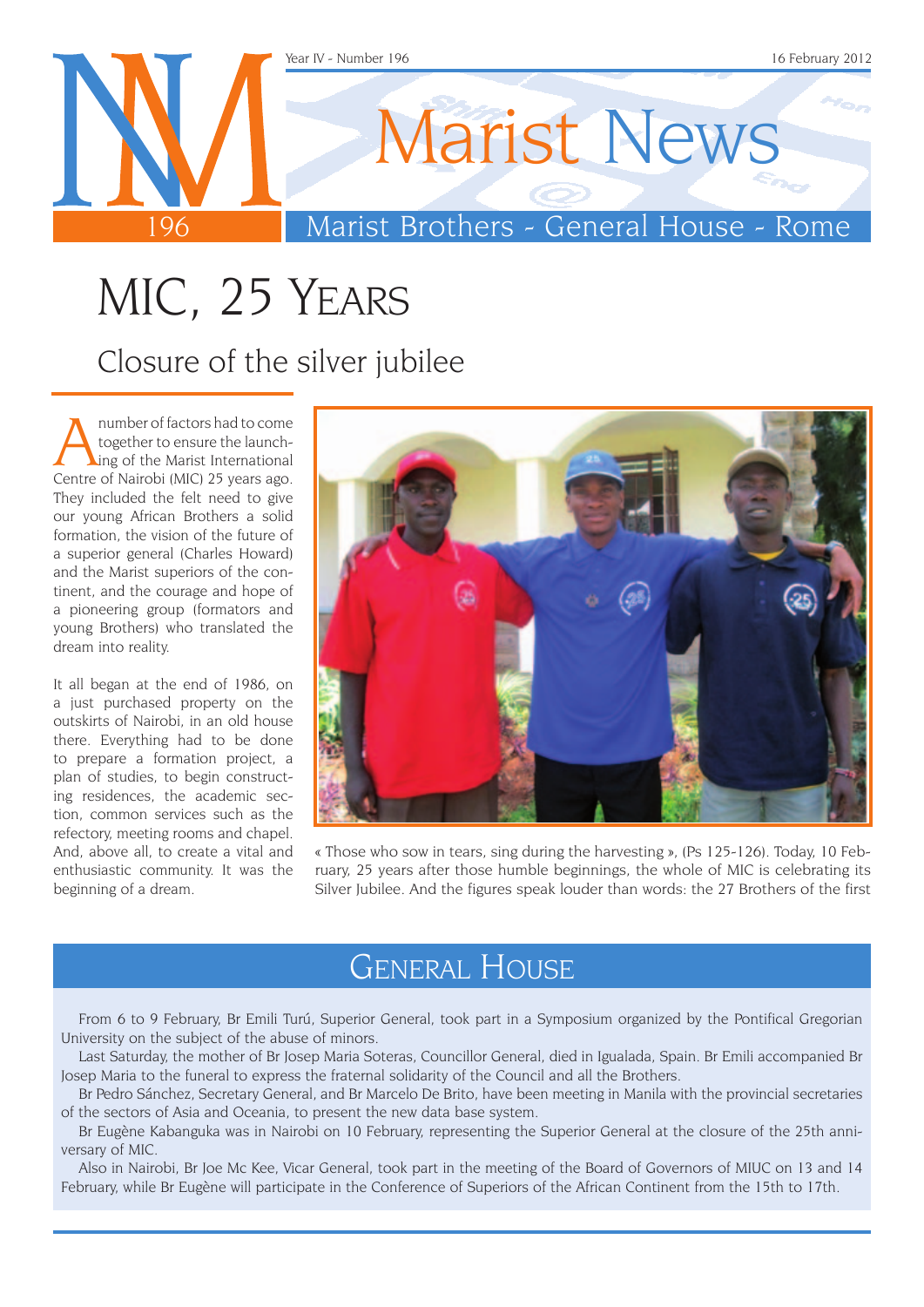community have become today 104, coming from 17 countries of the continent. They are distributed among 7 residences, called Fraternities. Their formation programme lasts 4 years. The staffing is assured by a team of 17 African Brothers who have taken up the responsibility of transmitting the charism and incarnating the Marist mission in our continent.

#### The academic section has

also grown and developed new infrastructures. The few external students who shared the plan of studies from the origins, have become now the great majority of the student body: they are 700, 70 of them Sisters from a dozen congregations. Only the brothers follow the full four year programme. Most of the external students follow courses of different durations.



MIC, which obtained affiliation to the Urbanium University of Rome, has become a Constituent Collegedependant on the Catholic University of East Africa (CUEA). Since September 2010, the academic section of MIC has been called the Marist International University College (MIUC).

In over one year of Pre-university Studies, MIUC offers formation in four fields: Education, Religious Formation, Business and Social Studies, and Business and Information Technology.

In the course of 25 years of existence, MIC has become a reference point for Marist life in Africa. Hundreds of Brothers have passed through the-Centre during this period. They compose the majority of the Administrative Units of Africa and a good number of them occupy posts of responsibility, animation and

government on the continent. They are402 brothers who have graduated from the MIC.

To look at the past is an encouragement for dreaming the future and moving in that direction with faith and courage, taking up the challenges before us. Happy anniversay, MIC!



## World Youth Day 2013 Launching of official logo of youth meeting in Rio de Janeiro

The official logo for the next World Youth Day, to be held in Rio de Janeiro in July 2013, was launched on 7 February. The winner of the competition is Gustavo Huguenin, 25, from the city of Cantagalo. The chosen logo he official logo for the next World Youth Day, to be held in Rio de Janeiro in July 2013, was launched on 7 February. The winner of the competition is Gustavo has bright colours; it represents the colours of Brasil and, at the same time, one of its best known symbols, Christ the Redeemer. One detail of the logo attracts attention: the heart, referring immediately to the heart of Christ, welcoming and disinterested, simple and direct.



The World Youth Day will be held in Rio de Janeiro, from 23 to

28 July 2013. As with Sydney and Madrid, the International Marist Youth Meeting will take place before the WYD, from 17 to 22 July. The organizing commission for the meeting has just met for the second time these recent days. Site: http://www.rio2013.com

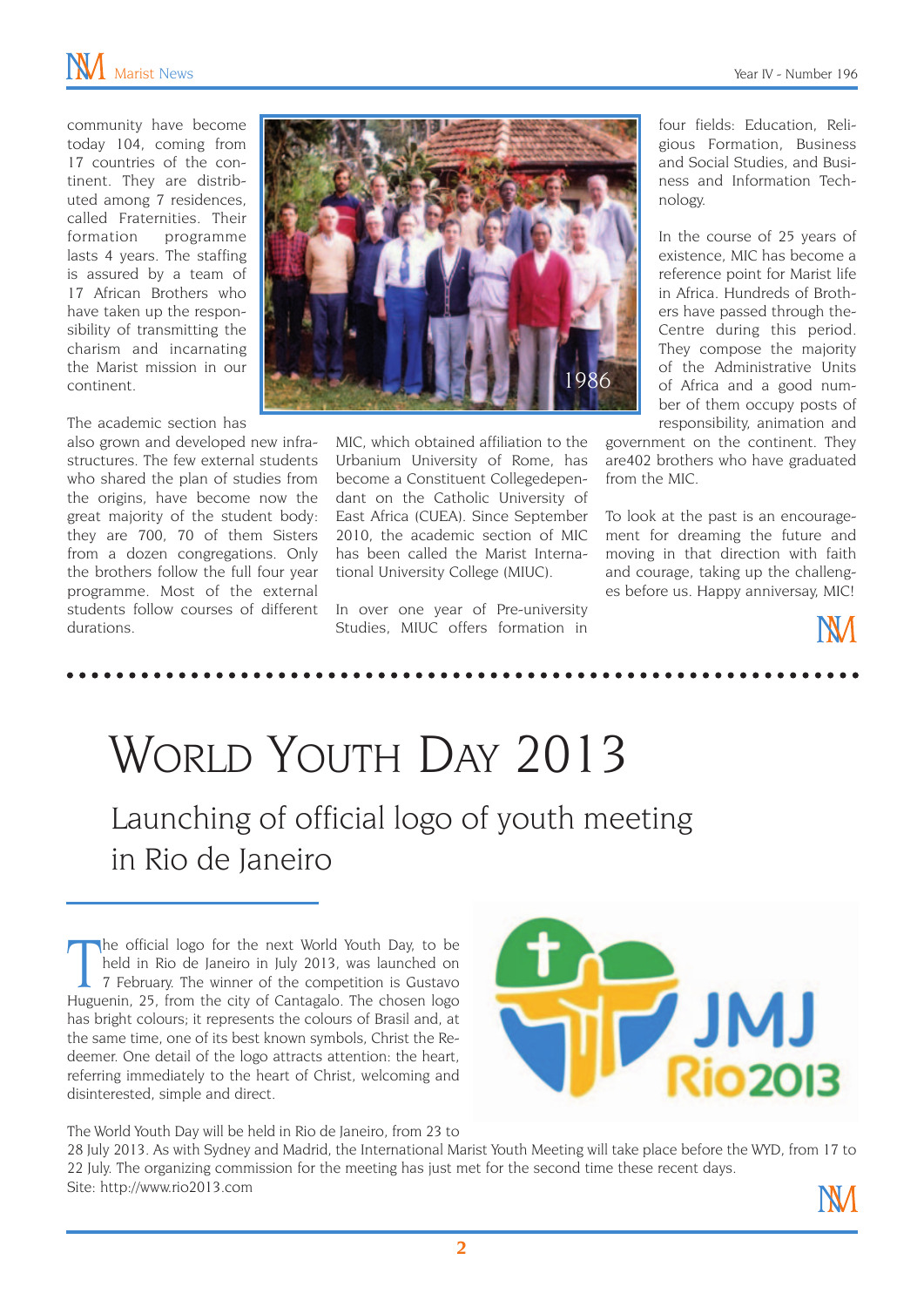# Champagnat Lay Marists

#### Venezuela - IV National Meeting

athered at Los Teques, on 27, 28<br>
and 29 January 2012, we, the la-<br>
ity and brothers of the different<br>
Marist presences of Venezuela, met to and 29 January 2012, we, the la-Marist presences of Venezuela, met to reflect and share on the personal and group journeying of the Marist laity, our life experiences, hopes and projects

for the future. During these days, we have renewed our commitment to Jesus who, one day, called us to live the charism inherited from Father Champagnat as disciples and lay people. Like Mary, we respond anew: Yes, Lord! Here we are to follow you as lay Marists, in sharing life and mission, at the side of the Little Brothers of Mary, with the desire to realize one of the calls of the XXI General Chapter: to live a new relationship, in a new spirit of communion.

We discover and welcome the lay movement of today as a new call from Jesus, in the Marist way. This new call places in front of us the challenge to reflect on our identity and our future; we wish, in this way, under the inspiration of the Holy Spirit, to lay down solid foundations for assuring the durability of the Champagnat lay Marist movement in Venezuela.

The proposal of the laity aims at transformation: something new is in train of being born. All change involves conflict and tension. At present, it is urgent to break with the schemes and models we have become attached to, in order to open the door to new ways of being and living as lay Marists, more in harmony with the realities of each presence, for one cannot pour new wine into old wineskins. Lay people and brothers equally, we are called to be co-responsible for acting in such a

way that this new relationship aimed at revitalizing the Marist charism in Venezuela, becomes a reality. This journey, with its lights and shadows, we take on as a reality which we have to respond to, strong in knowing ourselves called to a specific vocation, in order to hatch and more to places and situations different from those of the past (new presences, incorporation in the local Church), but also in the diversity of the different expressions and experiences as laity, by the way in which we have come to know and join the Marist spir-



a new way of living the Marist life as lay people.

Joyful at meeting our brothers of the road and from the reflection emerging from the sharing of our respective situations, in the light of the Word of God and the documents on the Marist laity, we perceive some intuitions and some calls:

Our being and our activities take shape as a MOVEMENT, in the dynamism of daily life and processes, in the novelty of consciously assuming our vocation as laity, in a wide range of responses to the mission, which is opening up more the close relationship we establish with the brothers and with the mission which we share We also feel the need to ACCOMPANY THESE PRO-CESSES coming to birth in the different Marist presences in Venezuela. The pedagogy of Jesus

it, by the multiple forms of service and apostolate, by

suggests to us a road to travel in the company of others: (a) in a multitude of disciples who follow his

teachings and (b) in the community of disciples living intimacy with Jesus, with whom he establishes closer rapports. We feel the call to promote experiences in view of being communities, more than work teams, after the fashion of the first Christian communities. Such an experience can reorient our journey, with structures of animation which create support networks.Formation is an essential aspect of this accompaniment. We are thinking of a formation shared in community, which envisages aspects of one's own life, which is integral and which embraces many dimensions (human, Christian, Marist, social).

#### Interprovincial novitiate of Passo Fundo

On 8 December, in the chapel of the college of Marite Conceição, Passo Fun-do, Rio Grande do Sul, Brasil, 9 Brothers made their first profession. It was the first religious profession ceremony at the Interprovincial Novitiated of Passo Fundo, opened on 2 February 2011.

The newly professed thanked those who had supported them on this journey, especially their formators.